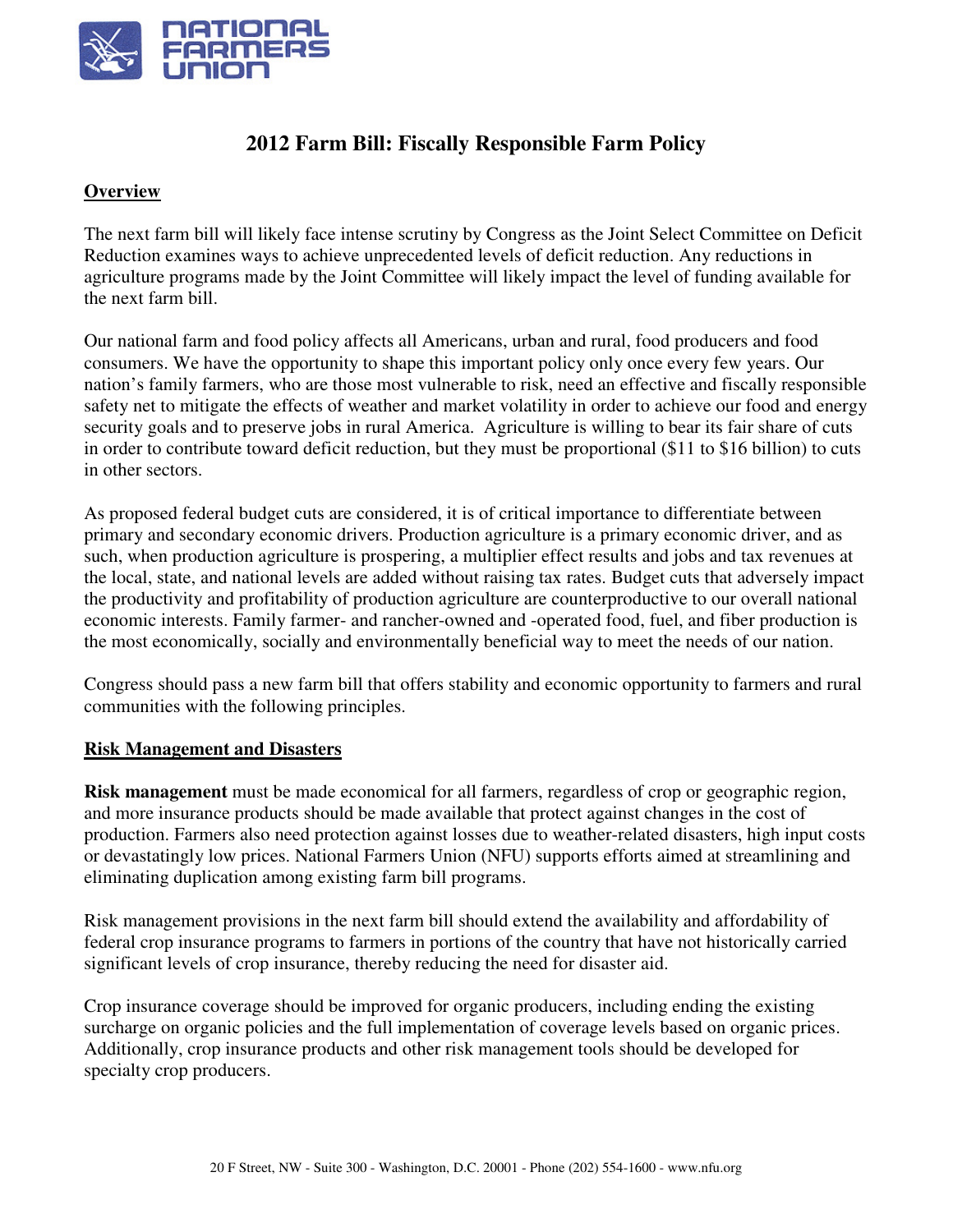Funding levels for crop insurance must remain fully adequate to deliver risk protection to farmers, as it is the most critical and effective safety net for farmers and crop insurance has already been subjected to recent significant cuts.

A **permanent disaster program** was created in the 2008 Farm Bill to deal with the unpredictability and inefficiency of previous ad hoc disaster assistance. The current program assists producers during times of natural disasters in a fiscally responsible way but needs to be simplified and made more transparent. Between 1996 and 2002, approximately **\$30 billion** was spent on ad hoc disaster and economic emergency programs. Extending the Supplemental Revenue Assistance Payments (SURE) Program and similar disaster assistance programs for five years in the 2012 Farm Bill has been projected to cost **\$8.9 billion**.

The next farm bill should use the funding from and **combine parts of the SURE, Average Crop Revenue Election (ACRE), countercyclical and direct payment programs** to create an allencompassing farm program to protect farmers from disasters and contribute to deficit reduction. The program should link eligibility for this program to risk management protection purchased. A farm-level trigger should be utilized, which would more accurately reflect local growing conditions and yields. This program should use gains and/or losses on a whole farm basis, including compensation for losses resulting from farmers' inability to plant or harvest crops for reasons beyond their control.

**Mandatory disaster assistance** should be continued for growers of noninsured specialty crops (similar to the Noninsured Crop Disaster Assistance Program [NAP] included in the 2008 Farm Bill), and the program should be improved so that payments are reflective of actual market prices for both conventionally grown and organic specialty crops.

### **Conservation, Energy and Rural Development**

Farm bill programs should maintain the ability to effectively and efficiently help agriculture provide natural resource conservation and renewable energy benefits.

The **conservation programs** represent an important opportunity to continue providing farmers and ranchers with a variety of tools to be good stewards of the environment. These programs provide multiple natural resource benefits, but demand often outweighs available funding. Conservation programs also help mitigate the effects of natural disasters, saving valuable resources.

NFU supports a conservation title in the next farm bill that includes both a **working lands program and a retirement program; however, working lands programs must be given priority when considering funding levels.** It is vital to continue providing financial and technical assistance to farmers through a working lands program to install and maintain conservation practices. This allows farmers to cost-share in adopting conservation practices suited to local conditions and yields benefits both for agricultural productivity and for the environment. Working lands programs are also critical for retaining conservation benefits of land returning to production from retirement. A scaled down land retirement program should also be retained with a stronger focus on conserving fragile lands and ecosystems, particularly highly erodible lands, in retirement contracts and easements.

The **energy title** of the farm bill helps to create additional revenue streams for farmers, creates jobs in rural America, and enhances energy security.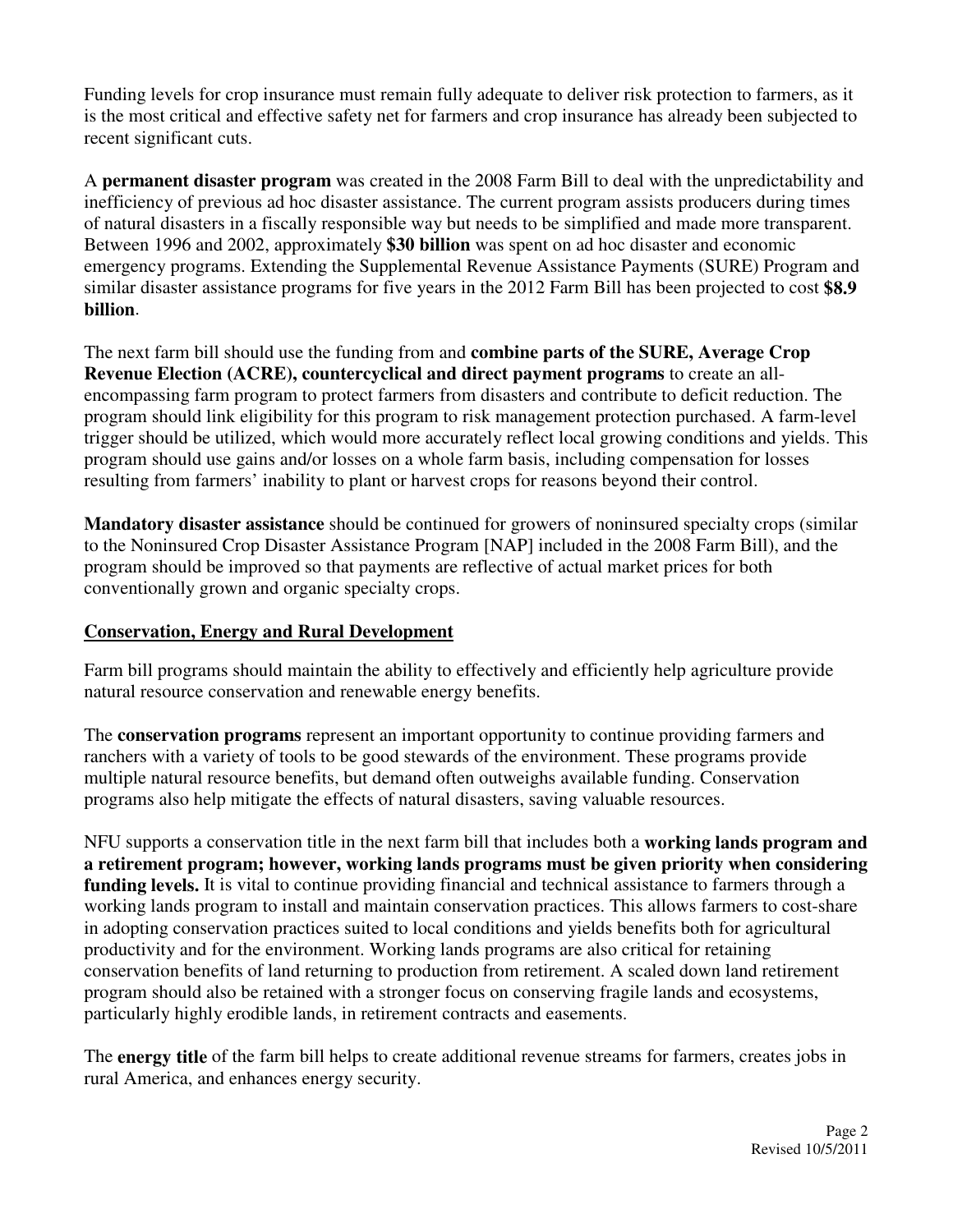NFU supports maintaining an energy title in the farm bill and including the **Rural Energy for America Program (REAP), the Biomass Crop Assistance Program (BCAP), and the Biorefinery Assistance Program.** These programs provide continued investment and economic growth in rural communities by incentivizing a variety of renewable energy projects and promoting advanced technology. Renewable energy development has been responsible for some of the most significant rural economic growth that has occurred in recent years. Farm bill energy programs must be reauthorized and adequately funded in order to continue to build this growing sector of our rural economy.

**Rural development programs create jobs in rural America** and provide vital services by investing in ways for farmers to add value to their operations, broadband deployment, health care for the underserved, and cooperative development. If existing rural development programs are combined due to deficit reduction efforts, the remaining programs must be given broader authority to continue to achieve necessary rural development goals.

## **Dairy**

Dairy policy is failing America's dairy producers. The prolonged period of extremely low milk prices dairy farmers experienced two years ago and the slow recovery since that time shows that our federal dairy policy is fragmented and dysfunctional and must be addressed in the next farm bill. Supply management must be part of the solution but the current dairy safety nets should not be replaced by an untested insurance program.

Future dairy policy should include an **effective supply management program** that uses a fixed base as well as a refundable assessment, collected on all milk at all times, not only when margins are low. Such a program would provide a fiscally responsible way to manage risk in dairy production at minimal cost to the American taxpayer.

NFU does not support the elimination of the **Milk Income Loss Contract (MILC) Program** and **Dairy Product Price Support Program (DPPSP)** in order to fund an untested insurance program. Instead, the existing MILC program should be combined with an increase in the current DPPSP level in order to reflect an adequate safety net. The next dairy policy should include a **variable make allowance**, which would change in direct proportion to prices such that both farmers and processors would have an incentive to raise milk prices. The existing federal milk marketing order system should be maintained with the addition of a **price discovery mechanism**, such as a Consumer Price Index (CPI) formula.

Policies must be enacted that build upon the findings of the 2010 U.S. Department of Agriculture and U.S. Department of Justice workshops to address anticompetitive practices in the dairy industry.

### **Livestock**

A **livestock title** should be maintained in order to balance the problems of unequal market power and should include increased enforcement of the Packers and Stockyards Act, re-establishment of functional markets and resolving captive supply issues. The current non-competitive livestock marketplace results in farmers and ranchers being paid less for their products than the true and fair value of the commodities they produce. NFU remains steadfast in its support for the traditional agricultural system which is based on independent family farmers and ranchers.